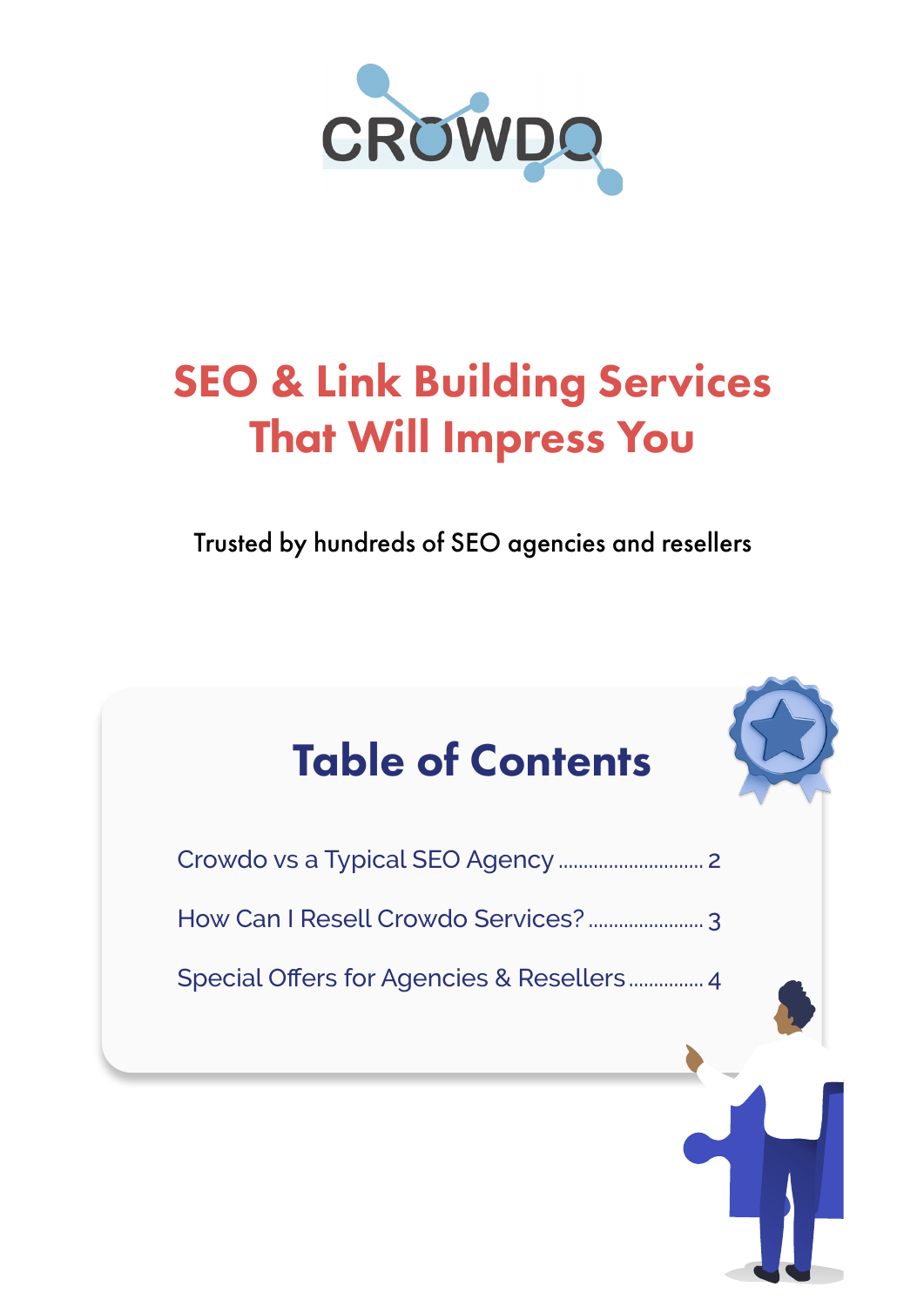## <span id="page-1-0"></span>What is Crowdo?

Crowdo is a high-end SEO agency. We provide a variety of SEO services at affordable rates.

Our clients choose to work with us for many reasons, including:



Any niche, any project. Whatever you're doing - we can help you grow.



 $\bullet$ 

**Unmatched reputation.** We have a proven track record of successful [cases](https://crowdo.net/cases) and a dozen of [positive reviews.](https://www.trustpilot.com/review/crowdo.net?utm_medium=trustbox&utm_source=MicroReviewCount)

**Easy to scale.** We are used to working with large volumes without pushing the deadlines.

However, that may not sound impressive to you since many SEO agencies make similar claims.

So let's take a look at how we stand out from the competition!

# Crowdo vs a Typical SEO Agency

|                                 | <b>CROWDO</b>                                                                                          | Typical SEO Agency   |
|---------------------------------|--------------------------------------------------------------------------------------------------------|----------------------|
| <b>Project Responsibility</b>   | In-house                                                                                               | Outsourcing          |
| <b>Range of Services</b>        | Forum links, foundation packages,<br>quora & reddit promotion, guest<br>posting/ niche edit, SEO audit | Mostly guest posting |
| Languages                       |                                                                                                        | Mostly $\frac{4}{3}$ |
| <b>Average Project Deadline</b> | 3 months                                                                                               | $6 - 12$ months      |

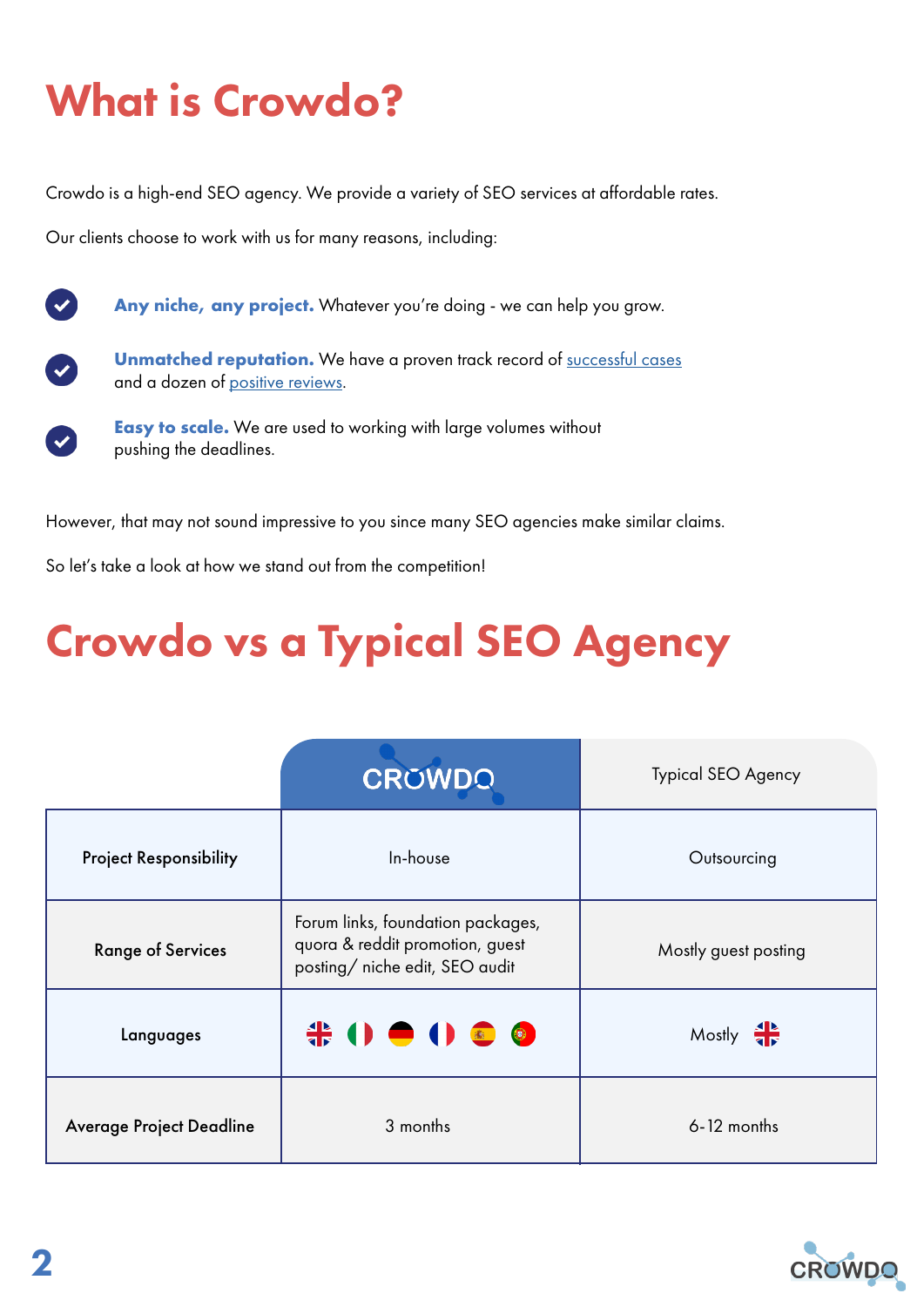# <span id="page-2-0"></span>How Can I Resell Crowdo Services?

We offer multiple options for reselling, check out 2 most common ones right down below:



### Opt for a reseller discount

Want your clients to remain incognito? That's alright. In this case you can contact us and receive a **handsome discount for bulk orders.** Thereafter, you can resell our services as you please.

### [Contact us](https://calendly.com/crowdo/15min)



2